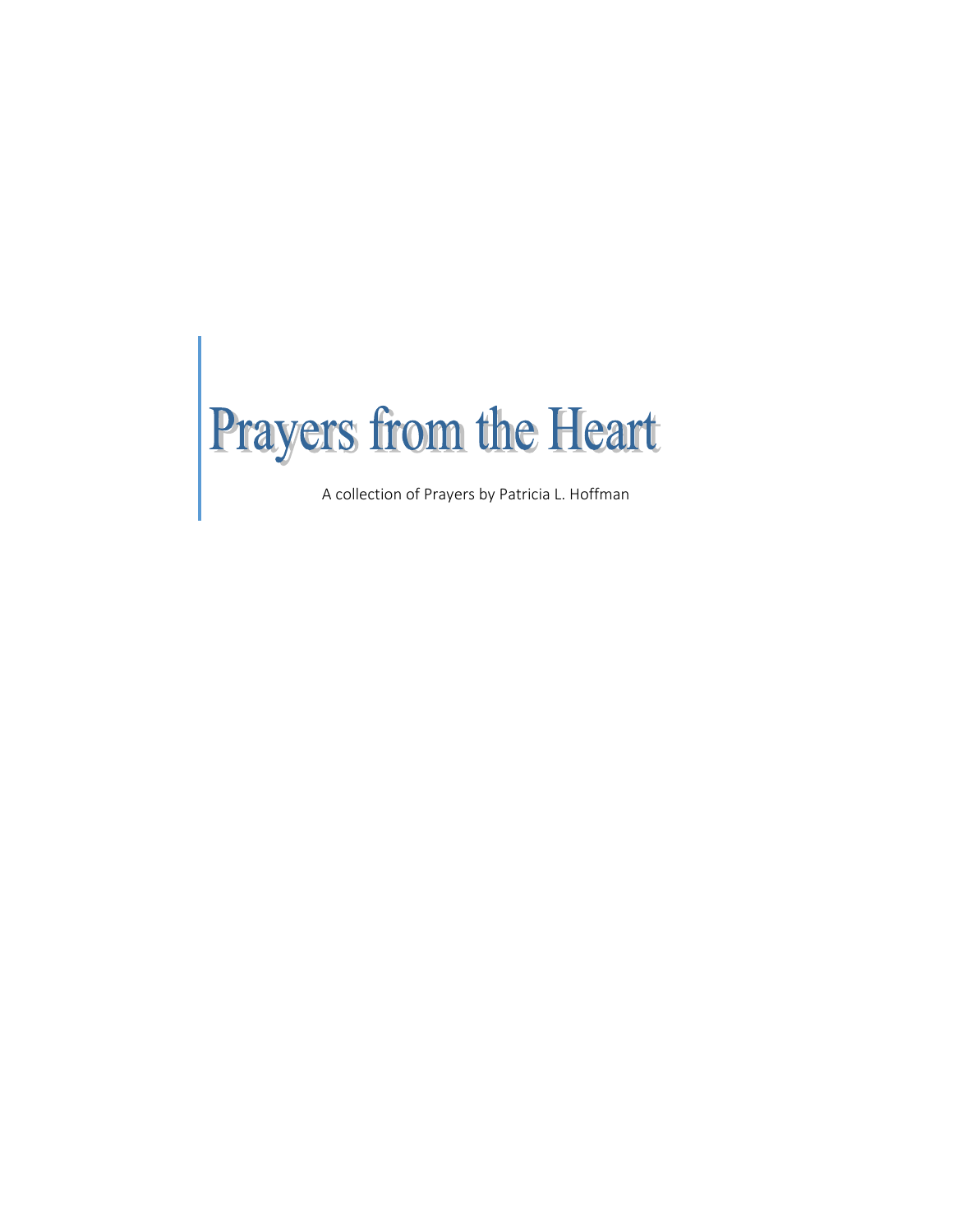*"If we believe that the body is in the soul and the soul is divine ground, then the presence of the divine is completely here, close with us." John O'Donohue From Anam Cara, A Book of Celtic Wisdom*

In these prayers I use the term "You" for God or Sacred Spirit, with the understanding that God is not separate from the universe but everywhere in it, and in us. I hope visitors to this site will find these prayers helpful. The audio version can be listened to and also downloaded.

> May you know God's peace within you. *Pat Hoffman*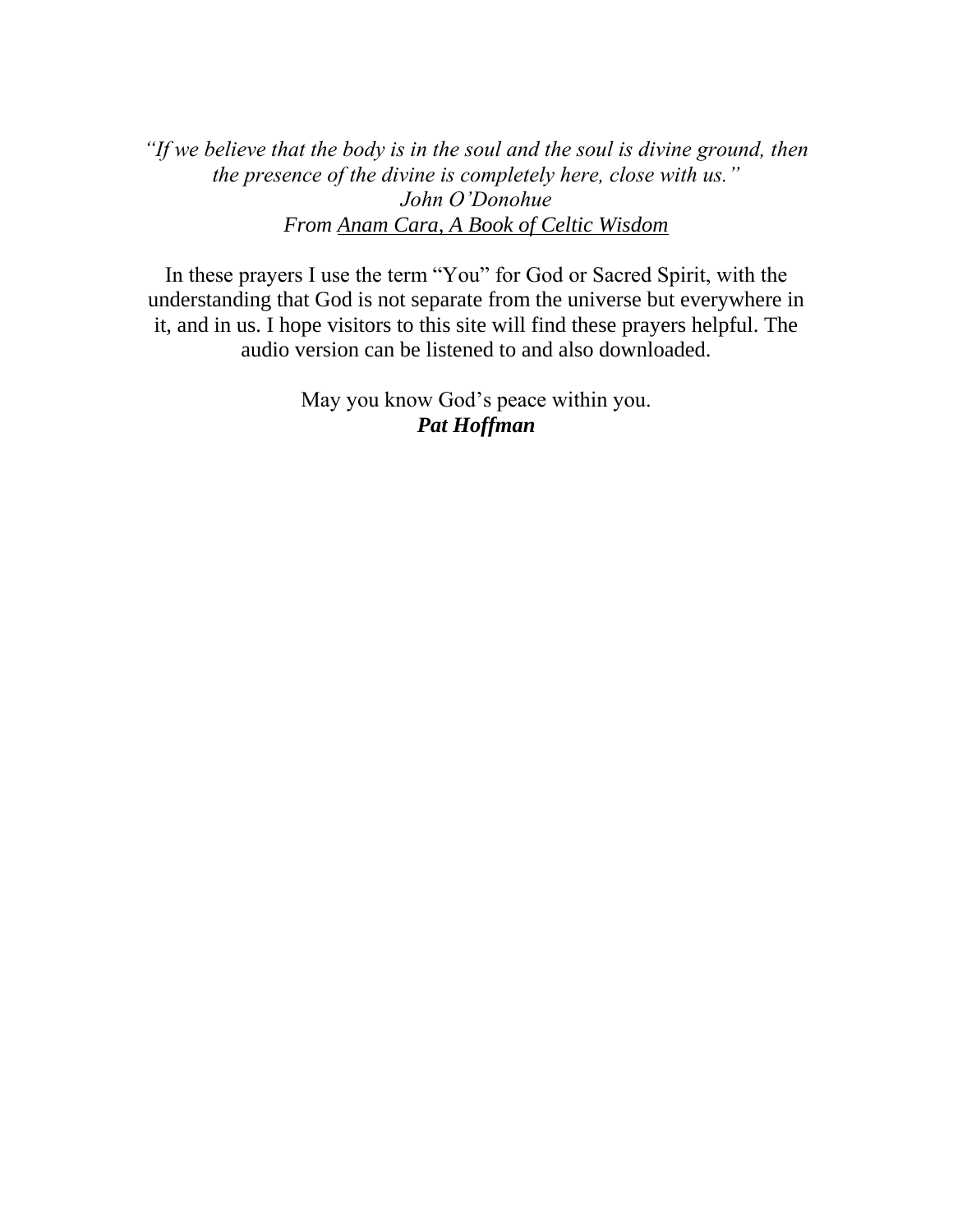#### **COME HOLY SPIRIT FROM DEEP WITHIN ME**

Come Holy Spirit from deep within me. Struggle through my daily cares and reach my heart with your calm. Let me know myself, my true heart Anew in You.

Come Holy Spirit from around me. Let me see your goodness in What my eye falls upon, What my ear hears, My hand touches. Let me know You in those around me, And know myself in every person I encounter.

Come Holy Spirit from above and below me. Let me know my small place in the history that is long beyond my imagining. Let me rest in your Sacred Presence and participate in that which Does not end.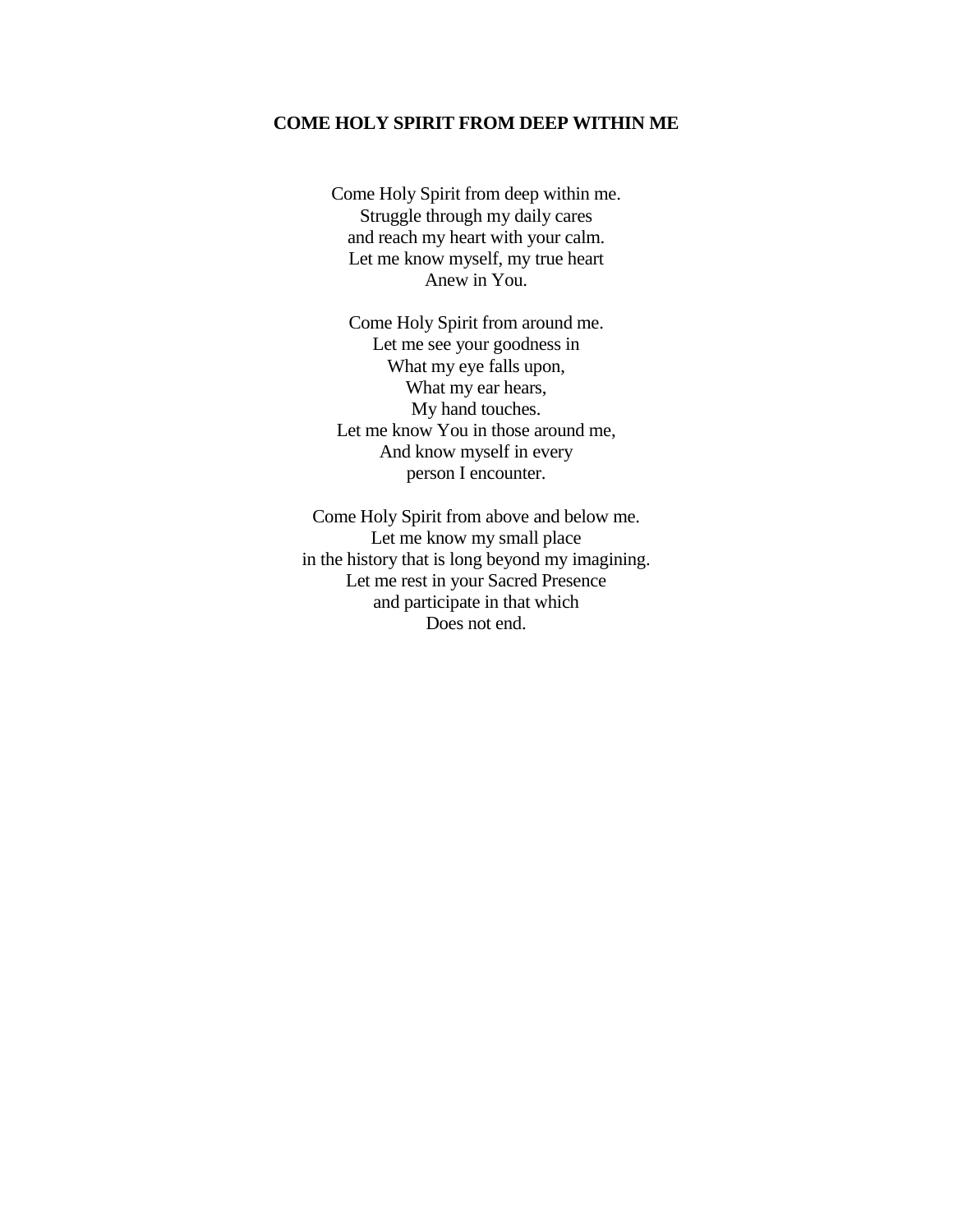### **In the Morning Bowing Before the Mystery**

I bow before the Mystery, which I do not know and yet is part of me. I recognize it in acts of selfless love. I know it when I recall times of deep engagement, times which were healing to both of us. It comes upon me suddenly when I encounter heart-stopping beauty.

I start this day bowing to the Mystery, inviting it into my conscious presence, praying that it will have its way with me this day: subduing anything tight, mean, or small, and replacing those with expansive, inclusive love.

May the Mystery be known in me this day.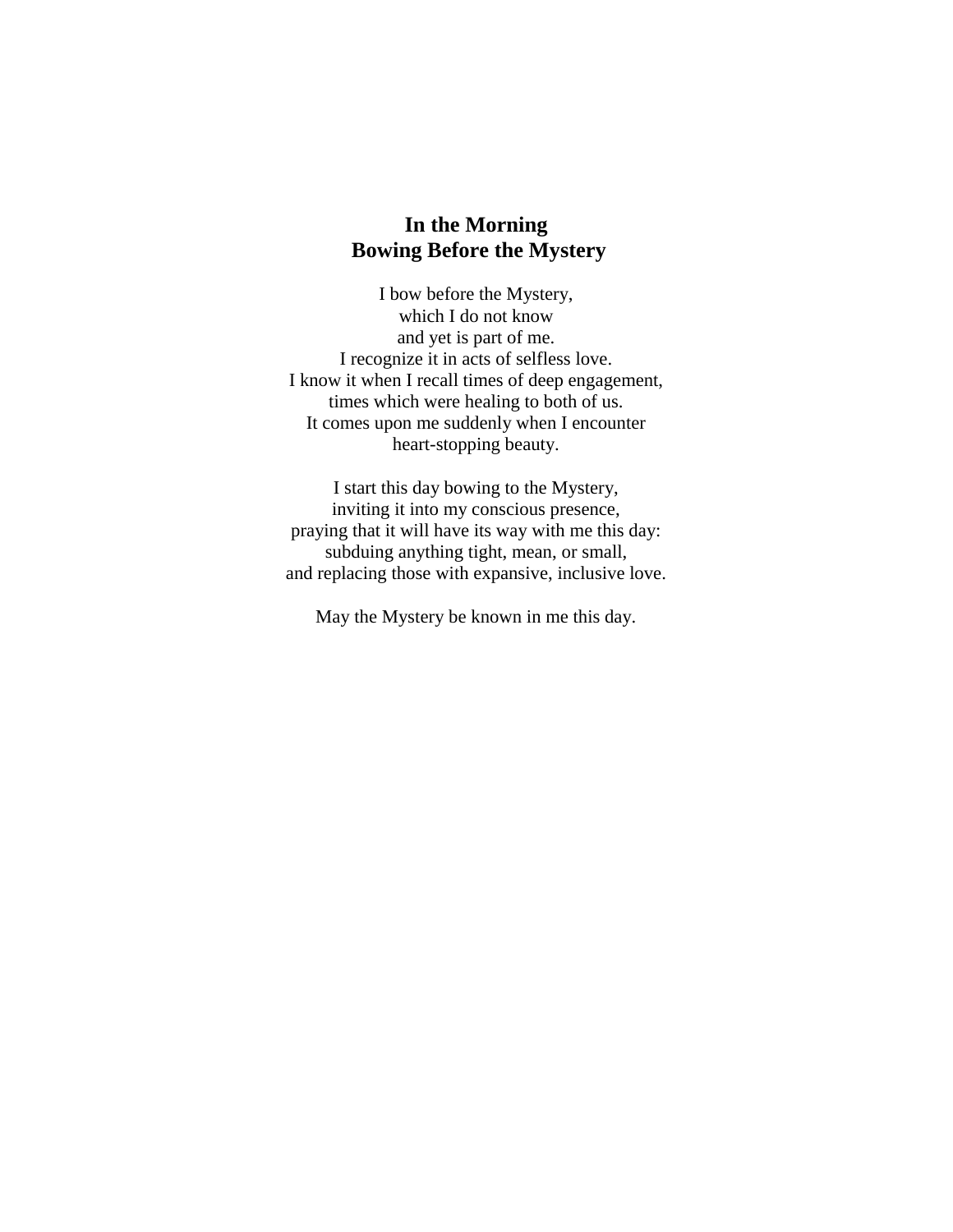#### A **Prayer In a Time of Sorrow**

How to live with the sorrow?

Come Holy Spirit with your healing balm. And may I receive it, this balm of kindness and attention to my suffering: A friend's touch. Reception of my tears. A good joke reminding me that belly laughs heal.

May I stay in the moment enough to absorb the warmth of sunshine, the natural beauty meeting my senses.

> May I be present to the comfort of routine, the fragrance of breakfast, the smell of hot soup, the taste of bread.

May I recognize Your Spirit reaching out to support mine in music which moves into my soul and lets it know itself and be transformed.

> Let me light these candles and know that it is my hand lighting them. I am alive. Lead me to know my purpose now.

Move me from weeping to clarity of intent. With this prayer I turn my face toward You.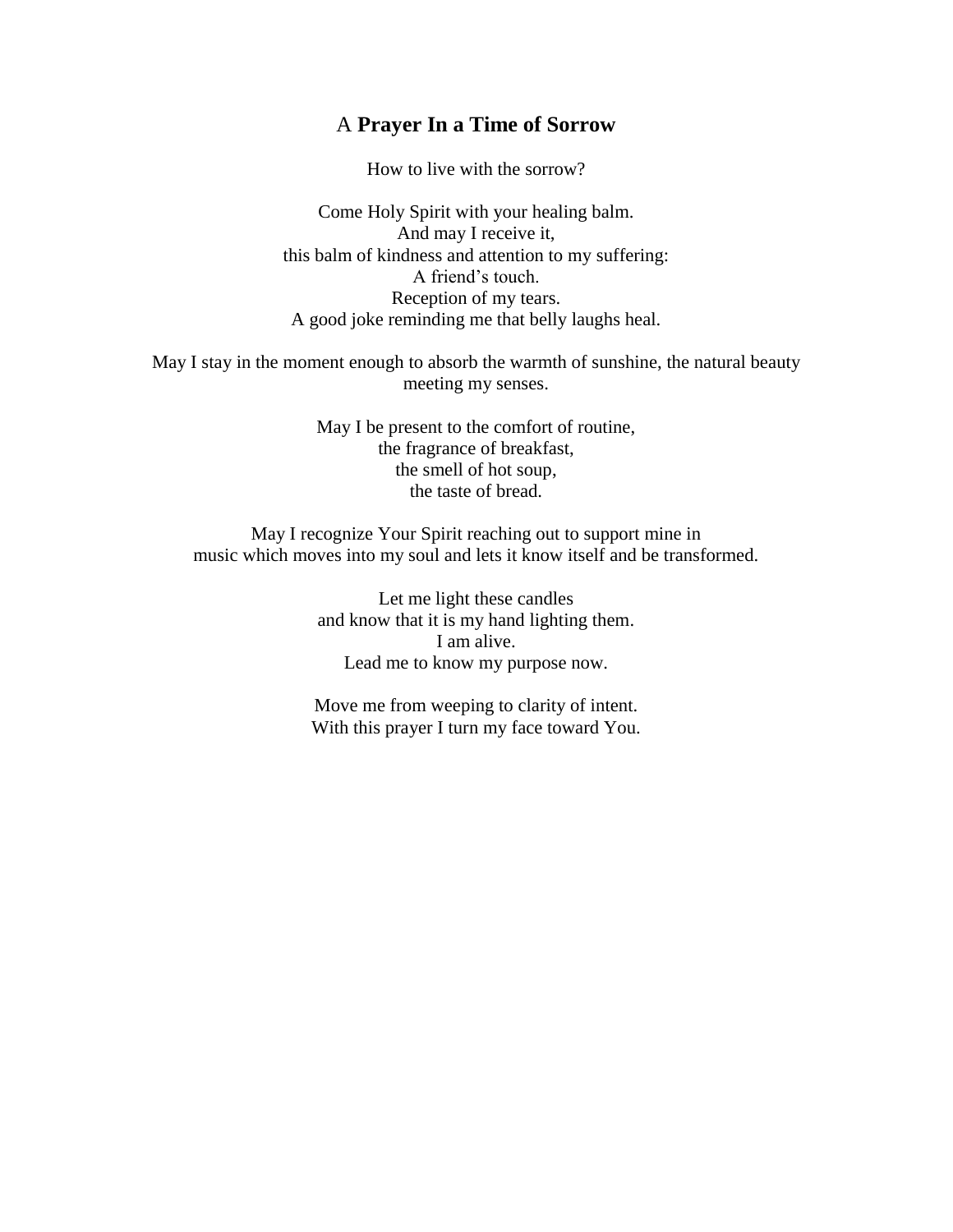## **A Prayer In a Time of Worry**

Worry. It separates me from You, God. I guard my worries, telling myself and others how they are justified. While worrying, I do not notice Your tender gifts: A day of health. The face of my friend. The comfort of touch. Give me one thing more; Infuse me with Your Spirit that I may attend to Your many gifts. Forgive my fears. Restore me to gratitude.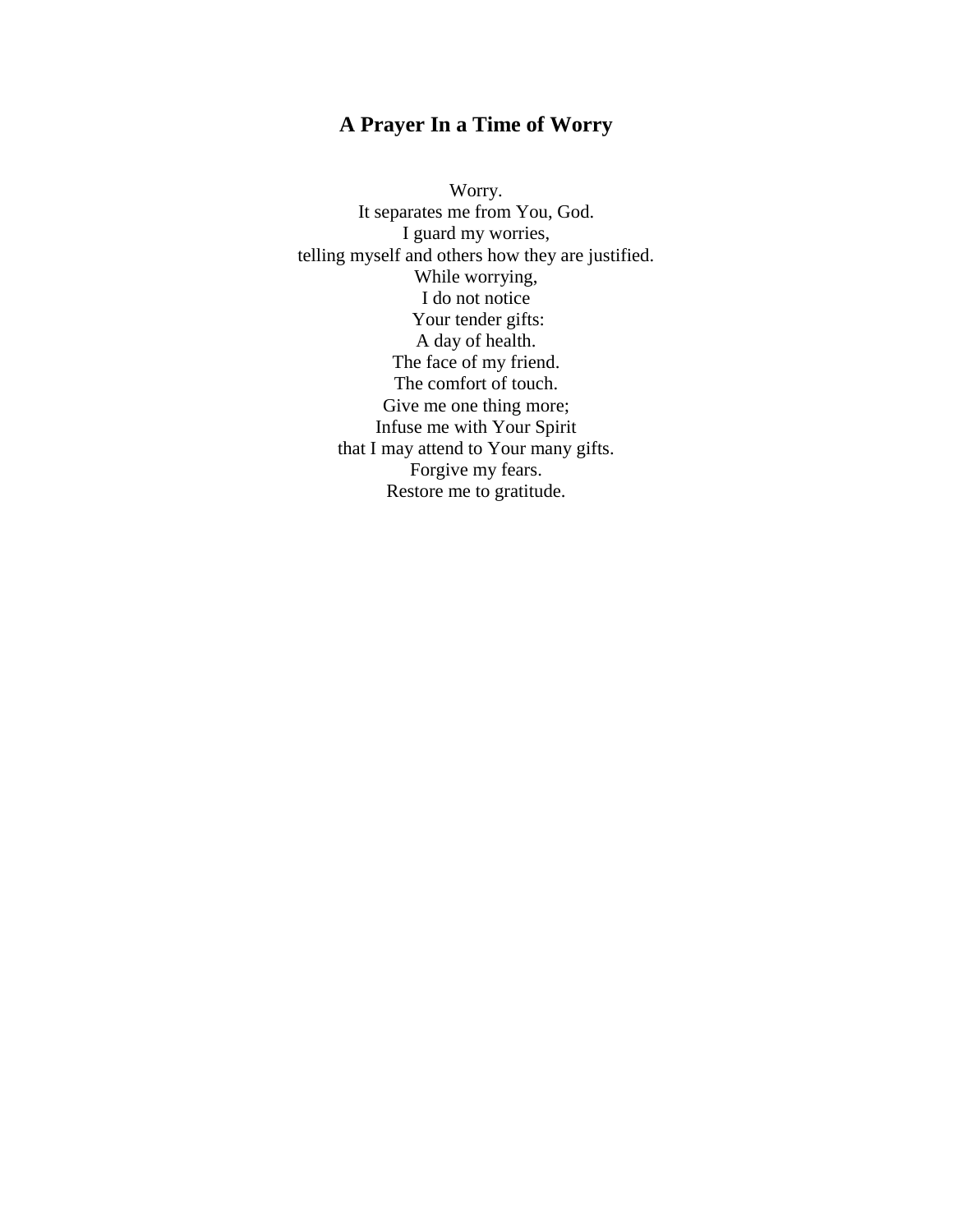## **A Prayer In Time of Despair**

Where does new hope come from? This time of despair stretches out before me and behind me. I cannot yet see my way through. Will hopefulness ever return?

Hope after despair is your gift Offered in small packages over time. My faithfulness is in opening them. Your faithfulness is in tucking them outside the door, Ringing the bell.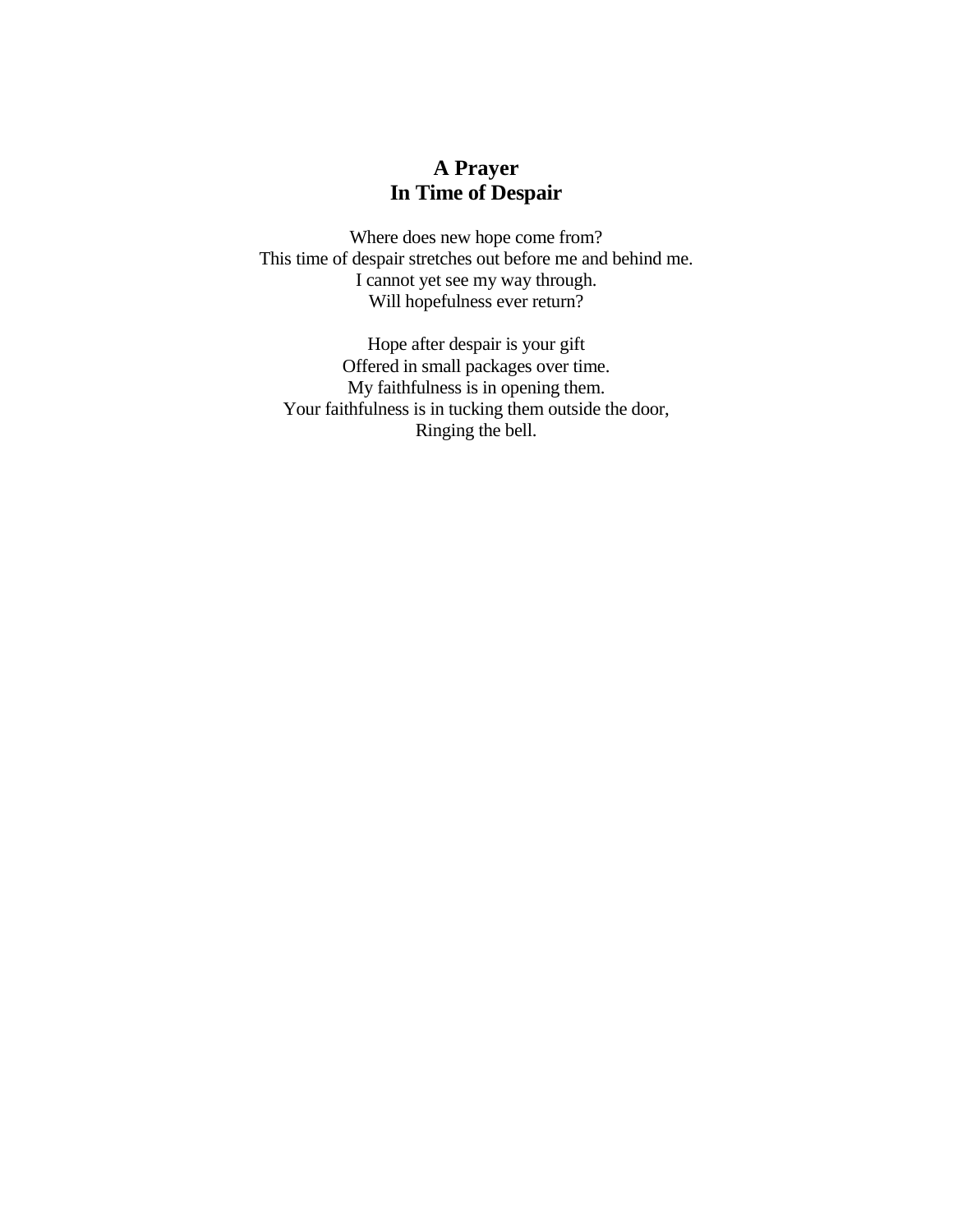### **A Prayer for Morning**

I give thanks for this new morning. It is a gift from You. May I know my reliance on You, how fragile life can be. May I know today if I am anxious and accept those feelings. Take any anxiety into Your heart, compassionate God, and use it for Your loving purposes. May I know if I am worried and accept those feelings. Take my worries into Your hands and help me carry them. May I know if I need support and guide me to seek it. May I know my limits and know You will be there at the limits to take the load off my shoulders. Thanks be to You, O God.

Be with me … sustain me.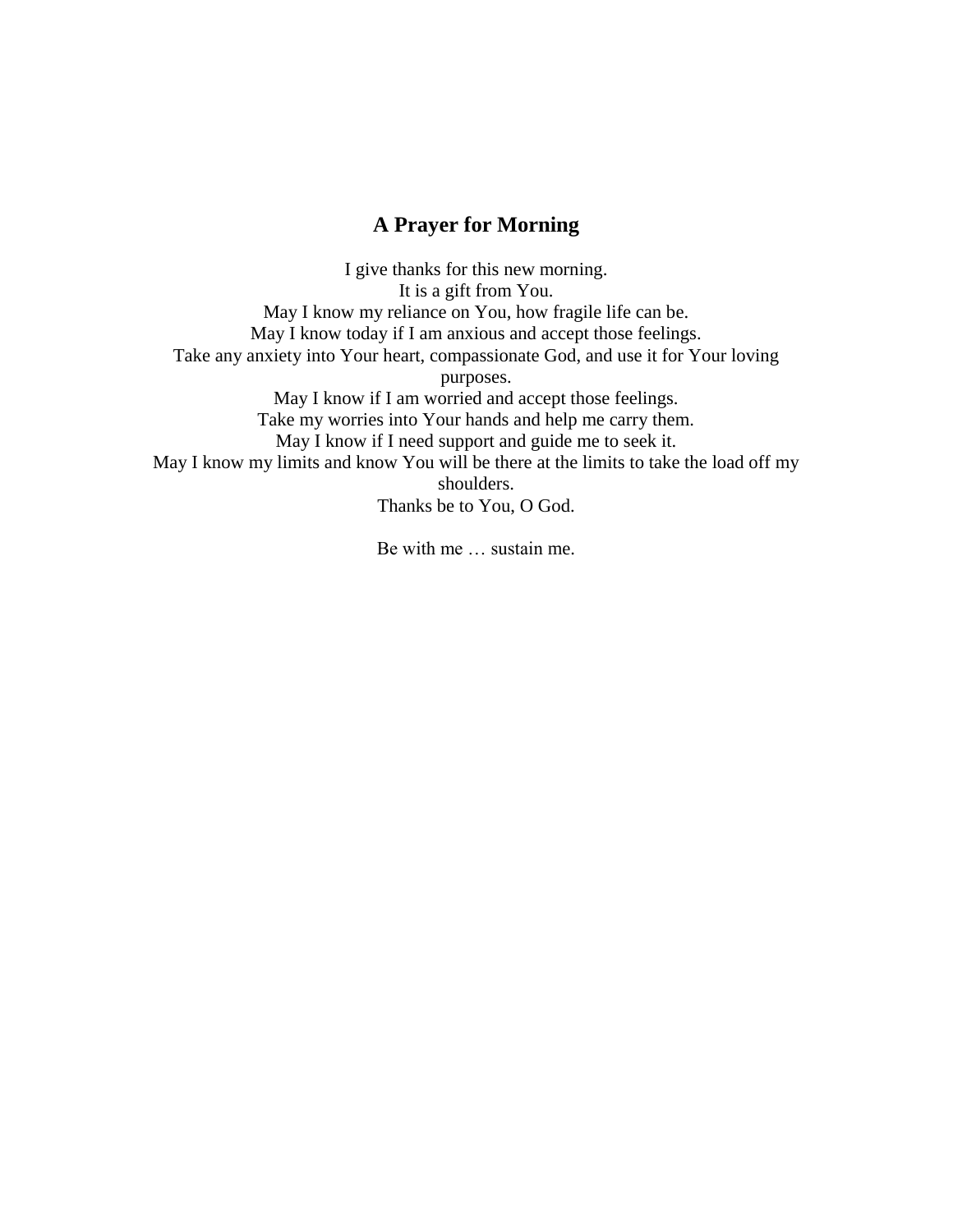## **A Prayer for Evening**

The day of work is ended. The night has come. Hold me safe through this night. By Your grace may I be confident of Your presence in me and around me, in this place, and with those dear to me. Bring me the gift of slumber that I might be prepared to serve You another day.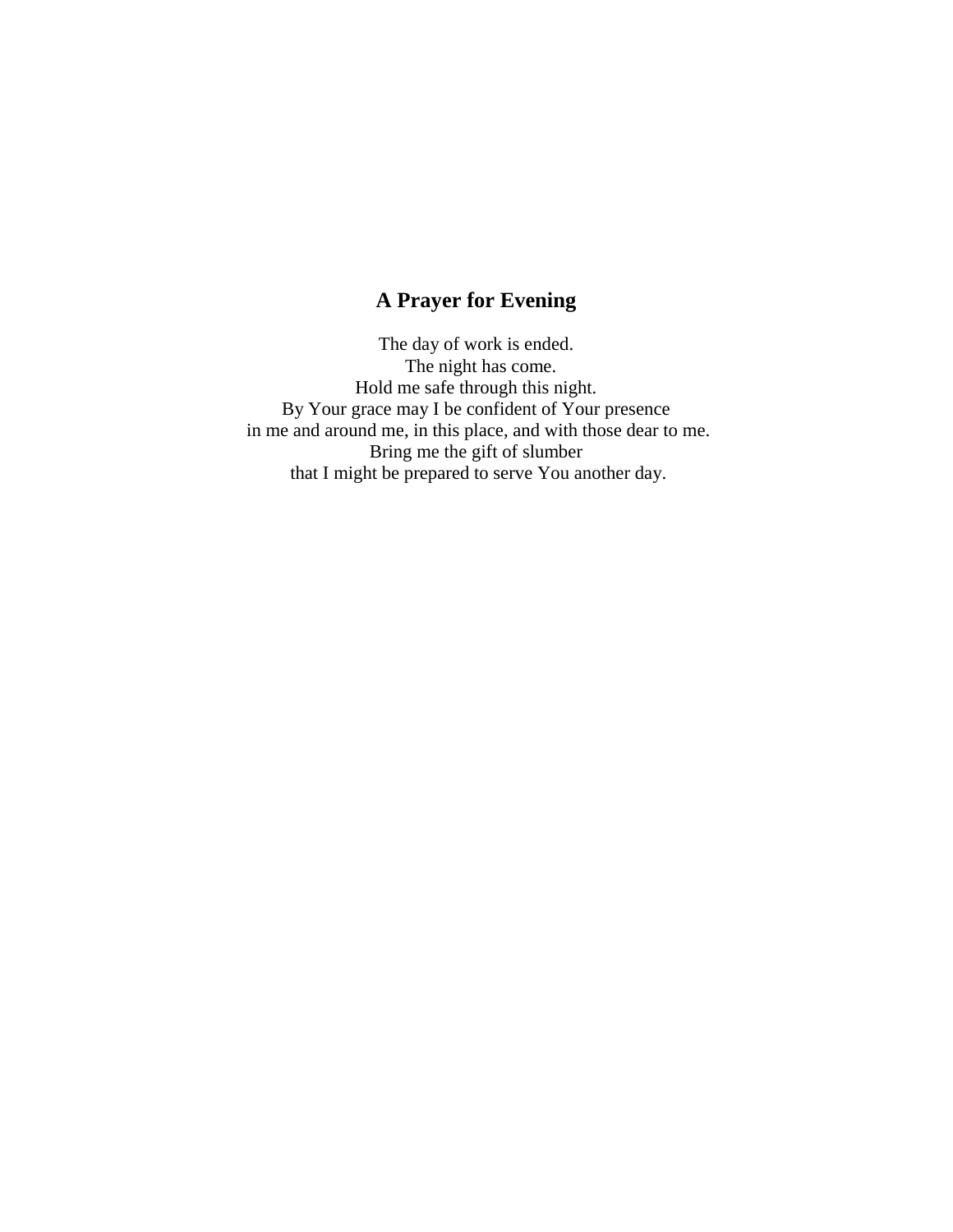# **A Prayer After a Frenetic Day**

A frenetic day is done.

How do I find my way back to You?

How do I find my way back to my True Self?

In my own broken way I am asking for Your help.

As evening falls and my own tired self finds the darkness coming I'm reaching for Your light.

It never disappoints.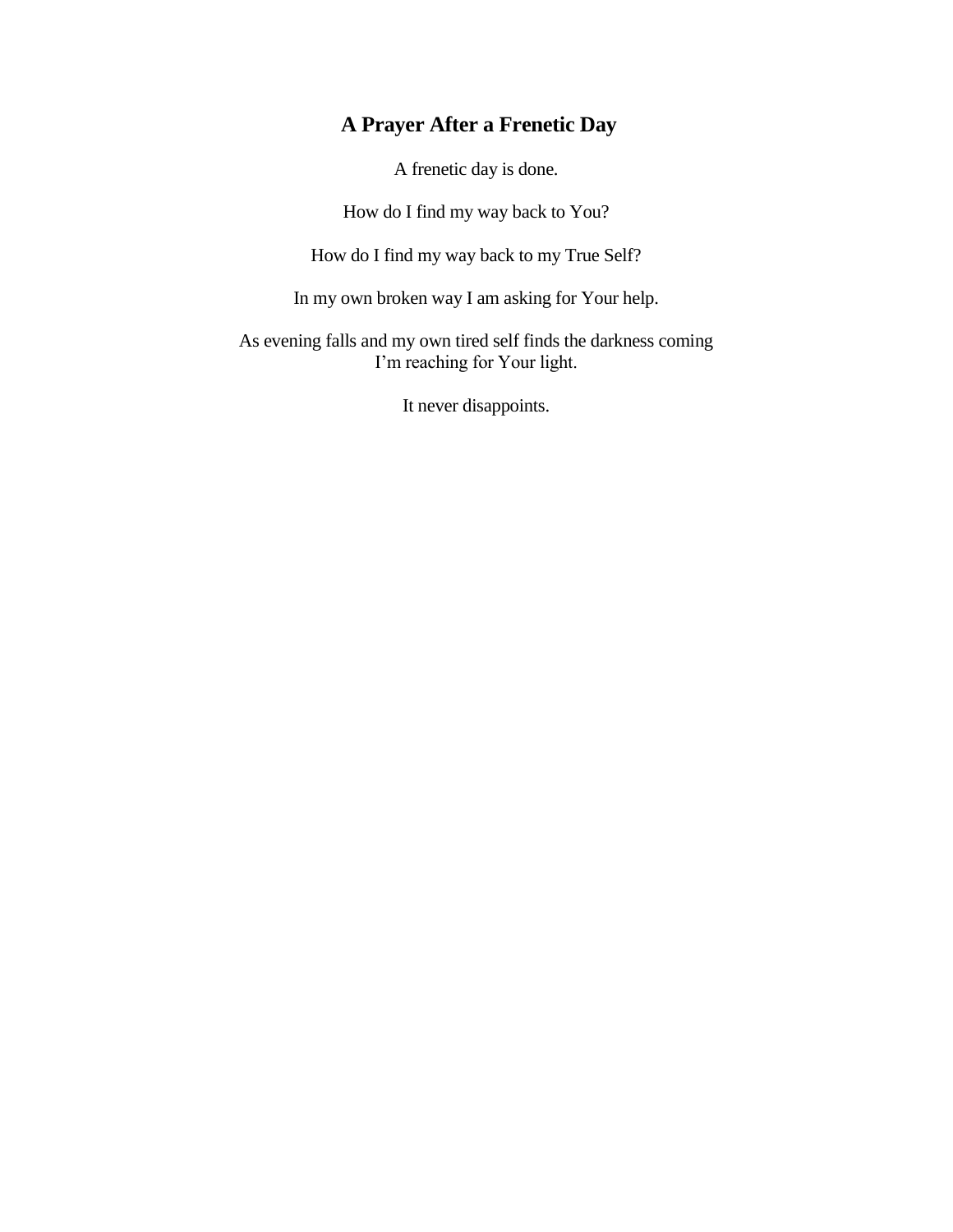#### **GUIDE THIS PILGRIM**

Bless and guide this pilgrim. Every day I lose my way to You. Offer me signs that I may not travel too far off the road, So it may not take too long to return to You. Call to me and let me hear your call above the inner voices of fear and uncertainty.

Let me find myself in You.